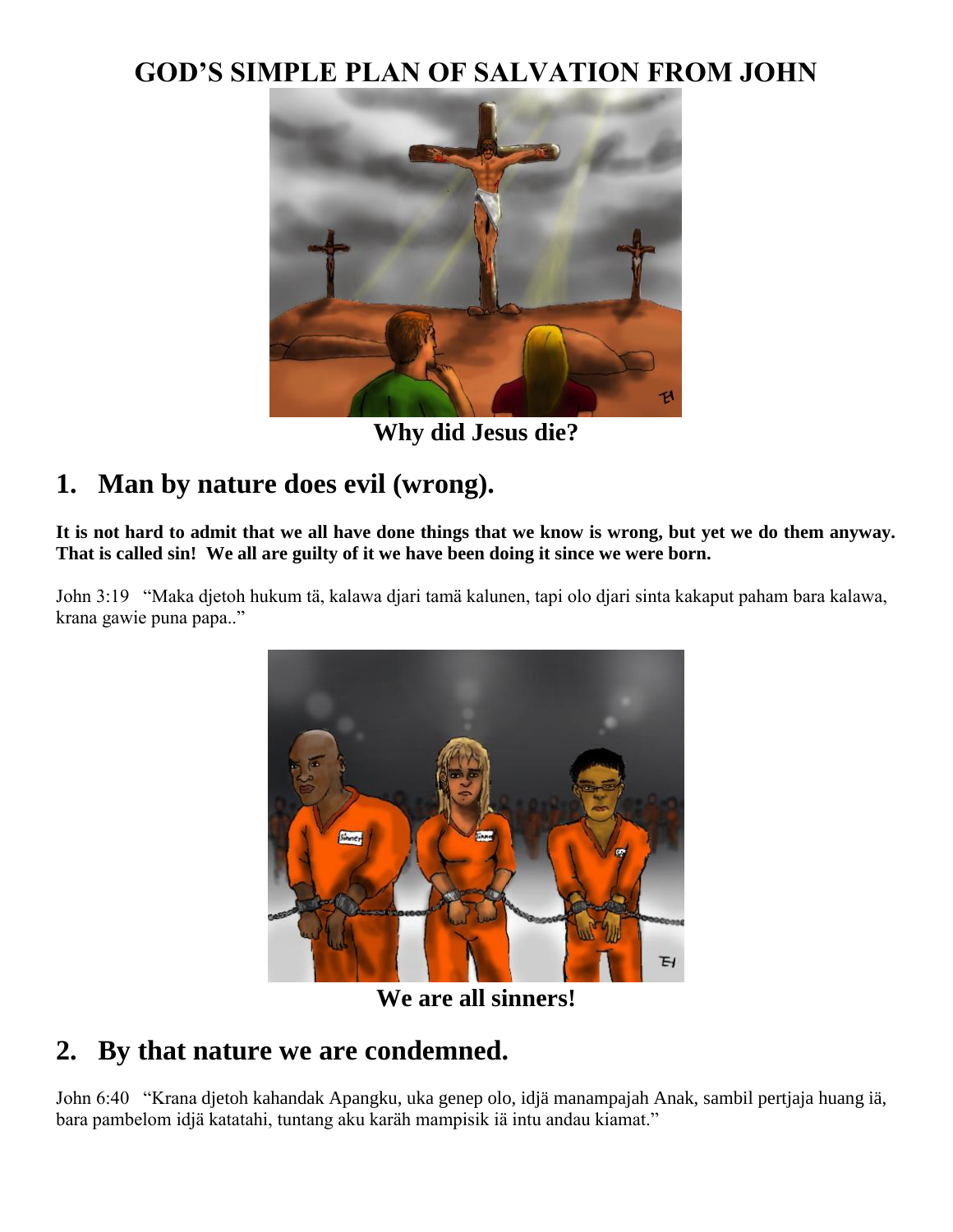John 3:18 "Olo idjä pertjaja huang iä, djaton buah hukum; tapi olo idjä dia pertjaja, iä djari buah hukum, krana iä djaton pertjaja huang aran Anak Hatalla idjä tonggal."

John 3:36 "Olo idjä pertjaja huang Anak, iä bara pambelom idjä katatahi; tapi olo idjä marisang dengan Anak, iä djaton akan mitä pambelom, tapi kasangit Hatalla melai hundjue.."



**There is a cost for sin!**

### **3. Jesus was in the world and he died for us.**

John 14:6 "Koan Jesus dengae: Jaku toh djalan, tuntang katoto, tuntang pambelom, olo djaton tau manalih Bapa, djaka dia mahoroe aku."

John 3:17 Krana Hatalla djari manjoho Anake akan kalunen, djaton uka iä mahukum kalunen, tapi nakara kalunen injalamat awie.

John 1:10,12 "Iä aton huang kalunen, tuntang kalunen djari indjadiae, tapi kalunen dia kaseniä. Tapi kakarä idjä tarima iä, akae iä manenga kwasa mandjadi anak Hatalla, akan olo tä, idjä pertjaja huang arae.

# **4. Salvation is a free gift, not by good works. You must take God's word for it, and trust Jesus alone!**

Salvation is trusting and receiving Jesus Christ as your Savior. It's trusting in the fact that Jesus Christ died on the cross of Calvary to pay for your sins! It's realizing there is absolutely nothing whatsoever you can do to save yourself and *completely* trusting in Jesus Christ to save you! It's not any church that saves. It's not any baptism, not good works, not sacraments, not repenting, not praying through, not living a good life — **IT'S NOT ANYTHING YOU CAN DO!**

Ephesians 2:8-9 For by grace are ye saved through faith; and that not of yourselves: it is the gift of God: Not of works, lest any man should boast.

Titus 3:5 Not by works of righteousness which we have done, but according to his mercy he saved us, by the washing of regeneration, and renewing of the Holy Ghost;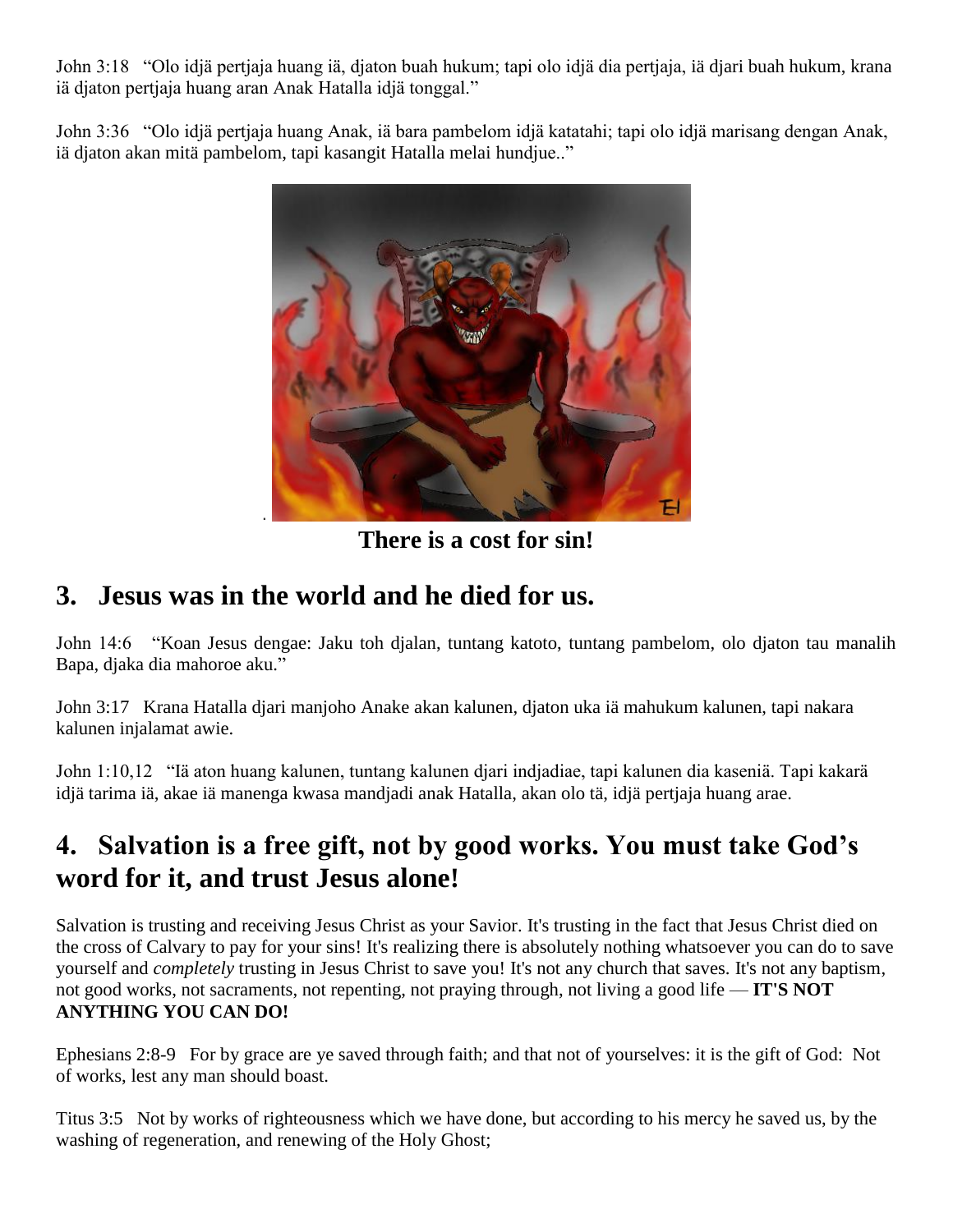Acts 4:12 Neither is there salvation in any other: for there is none other name under heaven given among men, whereby we must be saved.

# **5. You must believe on the Lord and you will have everlasting life!**

John 5:24 "Toto toto, aku hamauh dengan keton, olo idjä mahining aughku, tuntang pertjaja huang iä, idjä djari manjoho aku, olo tä bara pambelom idjä katatahi, tuntang iä djaton tamä hukum, tapi iä djari mindah bara pampatäi palus akan pambelom."

John 6:47 "Toto toto, aku hamauh dengan keton, olo idjä pertjaja huang aku, iä bara pambelom idjä katatahi."

John 10:28 Maka aku manenga akae pambelom idjä katatahi, tuntang sampai katatahi djaton iä akan banasa, tinai olo djaton akan marampas iä bara Iengängku.



*If you want to accept Jesus Christ as your Savior and receive forgiveness from God, here is prayer you can pray. Saying this prayer or any other prayer will not save you. It is only trusting in Jesus Christ that can provide forgiveness of sins. This prayer is simply a way to express to God your faith in Him and thank Him for providing for your forgiveness.*